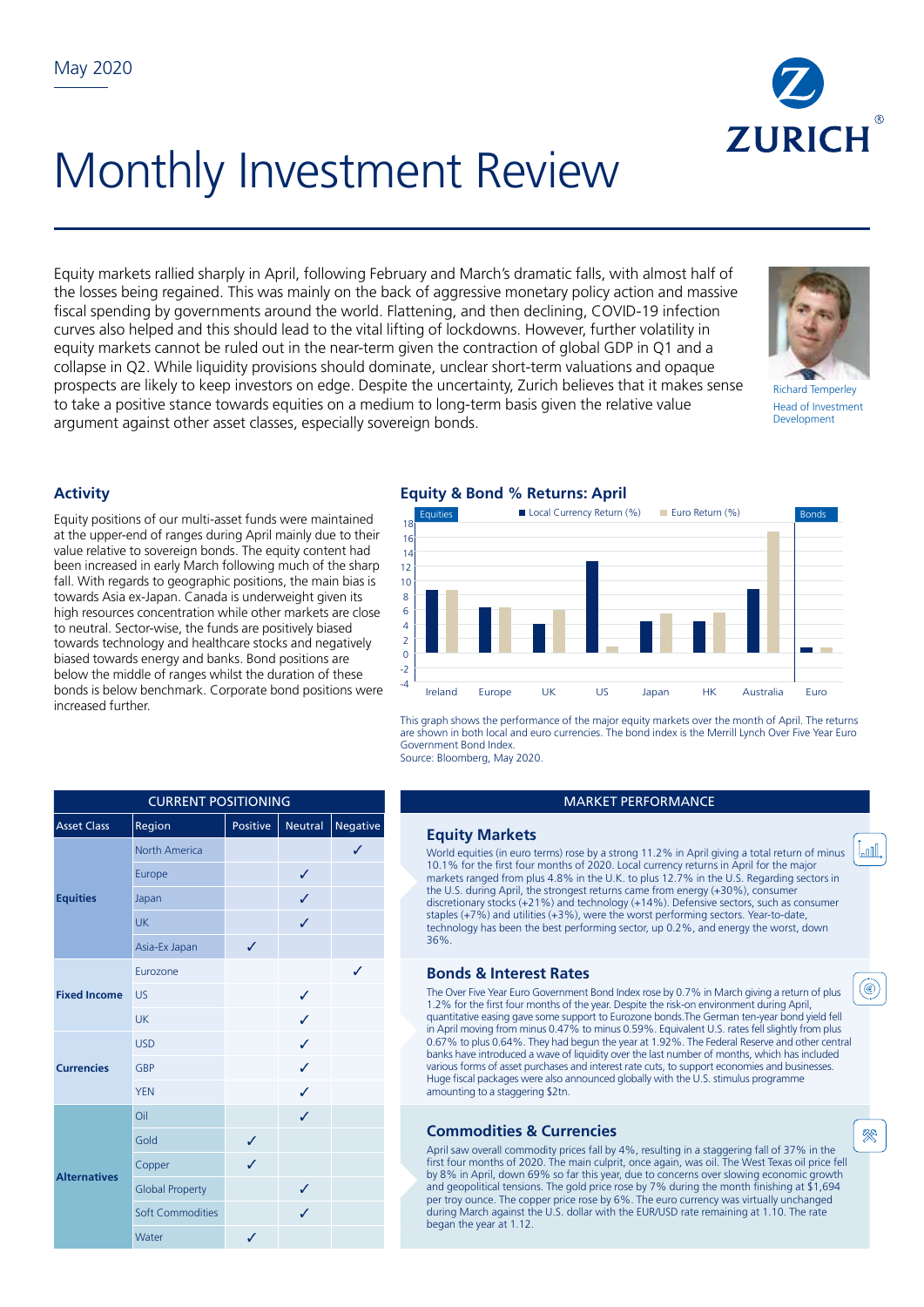| Zurich Life Annualised Performance            |                 | Annualised           |            |            |                    |                    |                    |                             |  |
|-----------------------------------------------|-----------------|----------------------|------------|------------|--------------------|--------------------|--------------------|-----------------------------|--|
| to May 2020                                   | Year to<br>Date | $\mathbf{1}$<br>Year | 3<br>Years | 5<br>Years | 10<br>Years        | 15<br>Years        | 20<br>Years        | <b>Fund Size</b><br>(Euros) |  |
| Prisma Multi-Asset Funds                      |                 |                      |            |            |                    |                    |                    |                             |  |
| Prisma <sup>2</sup>                           | $-2.0%$         | $-0.8%$              | $-0.1%$    | 0.2%       | <b>Not Started</b> | <b>Not Started</b> | Not Started        | 287,467,493                 |  |
| Prisma <sup>3</sup>                           | $-4.3%$         | $-1.2%$              | 0.7%       | 1.2%       | <b>Not Started</b> | Not Started        | Not Started        | 1,128,349,843               |  |
| Prisma 4                                      | $-7.7%$         | $-1.6%$              | 2.2%       | 2.9%       | <b>Not Started</b> | <b>Not Started</b> | Not Started        | 1,411,620,147               |  |
| Prisma <sup>5</sup>                           | $-8.6%$         | $-0.2%$              | 4.1%       | 4.5%       | <b>Not Started</b> | <b>Not Started</b> | Not Started        | 725,630,226                 |  |
| Prisma Max <sup>*</sup>                       | $-7.2%$         | 1.3%                 | 5.3%       | 4.3%       | <b>Not Started</b> | <b>Not Started</b> | Not Started        | 63,746,462                  |  |
| Managed Funds                                 |                 |                      |            |            |                    |                    |                    |                             |  |
| Cautiously Managed                            | $-3.6%$         | 0.6%                 | 2.2%       | 2.7%       | 6.0%               | <b>Not Started</b> | Not Started        | 454,570,906                 |  |
| <b>Sector Average</b>                         | $-5.9%$         | $-3.3%$              | 0.0%       | 0.6%       | 3.0%               | 2.8%               | 2.6%               |                             |  |
| <b>Balanced</b>                               | $-4.5%$         | 2.3%                 | 4.1%       | 4.5%       | 7.9%               | 6.8%               | 4.9%               | 1,709,993,739               |  |
| <b>Sector Average</b>                         | $-9.2%$         | $-4.4%$              | 0.5%       | 1.0%       | 5.2%               | 4.1%               | 2.7%               |                             |  |
| Performance                                   | $-5.4%$         | 2.2%                 | 5.1%       | 5.3%       | 8.5%               | 7.2%               | 4.9%               | 1,374,366,115               |  |
| Dynamic                                       | $-6.1%$         | 2.0%                 | 5.4%       | 5.8%       | 9.0%               | 7.6%               | 4.9%               | 1,545,767,575               |  |
| <b>FinEx Sector Average</b>                   | $-11.2%$        | $-6.5%$              | 0.3%       | 1.4%       | 5.5%               | 4.2%               | 2.8%               |                             |  |
| <b>Protected Funds</b>                        |                 |                      |            |            |                    |                    |                    |                             |  |
| Protected 70                                  | $-7.1%$         | $-2.0%$              | 1.3%       | 1.1%       | <b>Not Started</b> | <b>Not Started</b> | <b>Not Started</b> | 18,462,697                  |  |
| Protected 80                                  | $-5.7%$         | $-2.5%$              | $-0.3%$    | $-0.4%$    | 2.0%               | <b>Not Started</b> | Not Started        | 29,086,195                  |  |
| Cash                                          |                 |                      |            |            |                    |                    |                    |                             |  |
| Secure                                        | 0.0%            | 0.0%                 | 0.0%       | 0.0%       | 0.1%               | 0.9%               | 1.5%               | 168,620,700                 |  |
| Cash Fund                                     | $-0.3%$         | $-0.8%$              | $-0.8%$    | $-0.8%$    | $-0.5%$            | <b>Not Started</b> | <b>Not Started</b> | 1,029,931,179               |  |
| <b>FinEx Sector Average</b>                   | $-0.2%$         | $-0.7%$              | $-0.6%$    | $-0.4%$    | 0.0%               | 0.8%               | 1.2%               |                             |  |
| <b>Bond</b>                                   |                 |                      |            |            |                    |                    |                    |                             |  |
| Global Corporate Bond (JP Morgan)             | 0.8%            | 5.2%                 | 2.1%       | 1.8%       | <b>Not Started</b> | <b>Not Started</b> | <b>Not Started</b> | 7,270,566                   |  |
| Global Government Bond (JP Morgan)            | 4.1%            | 6.8%                 | 2.5%       | 1.8%       | <b>Not Started</b> | Not Started        | Not Started        | 1,256,275                   |  |
| Indexed Eurozone Government Bond (BlackRock)* | $-0.3%$         | 4.2%                 | 2.7%       | 2.1%       | <b>Not Started</b> | <b>Not Started</b> | <b>Not Started</b> | 9,056,090                   |  |
| <b>Active Fixed Income</b>                    | $-0.2%$         | 3.4%                 | 1.8%       | 1.3%       | 4.9%               | 4.7%               | 5.7%               | 219,734,358                 |  |
| Inflation-Linked Bond                         | $-4.6%$         | $-0.5%$              | 0.5%       | $-0.1%$    | 1.0%               | <b>Not Started</b> | Not Started        | 5,775,806                   |  |
| Long Bond                                     | 1.9%            | 9.5%                 | 5.2%       | 2.7%       | 6.7%               | 5.7%               | <b>Not Started</b> | 67,907,973                  |  |
| <b>FinEx Sector Average</b>                   | $-1.1%$         | 3.4%                 | 2.4%       | 1.4%       | 3.7%               | 3.5%               | 4.3%               |                             |  |
| Absolute Return/Diversified Assets Funds      |                 |                      |            |            |                    |                    |                    |                             |  |
| Global Targeted Returns Fund (Invesco)        | $-0.3%$         | 0.6%                 | $-1.7%$    | $-0.4%$    | <b>Not Started</b> | <b>Not Started</b> | Not Started        | 39,064,692                  |  |
| Dynamic Diversified Growth (BlackRock)        | $-3.7%$         | $-1.0%$              | 1.2%       | 0.3%       | <b>Not Started</b> | <b>Not Started</b> | Not Started        | 11,111,784                  |  |
| <b>Active Asset Allocation</b>                | $-7.6%$         | $-1.4%$              | 2.6%       | 3.10%      | <b>Not Started</b> | <b>Not Started</b> | <b>Not Started</b> | 489,041,418                 |  |
| <b>Commodity Funds</b>                        |                 |                      |            |            |                    |                    |                    |                             |  |
| Gold                                          | 15.0%           | 34.9%                | 9.3%       | 7.4%       | 5.0%               | <b>Not Started</b> | Not Started        | 163,539,690                 |  |
| Indexed Global Energy and Metals              | $-17.2%$        | $-15.4%$             | $-3.2%$    | $-5.2%$    | $-3.4%$            | <b>Not Started</b> | Not Started        | 10,356,470                  |  |
| Equity Funds (Global)                         |                 |                      |            |            |                    |                    |                    |                             |  |
| 5 Star 5                                      | $-8.3%$         | $-0.5%$              | 5.5%       | 5.5%       | 8.2%               | 6.8%               | Not Started        | 192,557,248                 |  |
| <b>International Equity</b>                   | $-6.6%$         | 2.2%                 | 5.8%       | 6.4%       | 9.6%               | 8.2%               | 4.4%               | 2,672,746,218               |  |
| Global Select (Threadneedle)                  | $-5.8%$         | 4.7%                 | 9.2%       | 8.5%       | 10.8%              | 9.1%               | Not Started        | 9,838,989                   |  |
| Indexed Global Equity (BlackRock)*            | $-11.7%$        | $-2.2%$              | 4.2%       | 5.0%       | <b>Not Started</b> | <b>Not Started</b> | Not Started        | 112,547,503                 |  |
| <b>FinEx Sector Average</b>                   | $-13.4%$        | $-7.5%$              | 1.0%       | 2.2%       | 7.0%               | 5.6%               | 2.2%               |                             |  |
| Equity Funds (European)                       |                 |                      |            |            |                    |                    |                    |                             |  |
| 5 Star 5 Europe                               | $-16.5%$        | $-6.1%$              | 1.1%       | 2.9%       | 8.7%               | 7.6%               | Not Started        | 92,603,197                  |  |
| European Select (Threadneedle)                | $-9.6%$         | 0.8%                 | 3.6%       | 3.2%       | 10.4%              | 8.5%               | Not Started        | 8,670,863                   |  |
| <b>FinEx Sector Average</b>                   | $-15.6%$        | $-8.8%$              | $-1.5%$    | 0.2%       | 5.9%               | 5.3%               | 2.3%               |                             |  |
| Equity Funds (Euro)                           |                 |                      |            |            |                    |                    |                    |                             |  |
| <b>Eurozone Equity</b>                        | $-18.0%$        | $-11.9%$             | $-1.8%$    | 0.7%       | 6.4%               | 6.8%               | <b>Not Started</b> | 68,356,454                  |  |
| Indexed Eurozone Equity (BlackRock)*          | $-22.2%$        | $-15.9%$             | $-4.0%$    | $-0.4%$    | <b>Not Started</b> | <b>Not Started</b> | <b>Not Started</b> | 6,914,569                   |  |
| <b>Sector Average</b>                         | $-18.9%$        | $-14.0%$             | $-3.7%$    | $-0.8%$    | 4.4%               | 3.5%               | 1.6%               |                             |  |
| Equity Funds (Irish)                          |                 |                      |            |            |                    |                    |                    |                             |  |
| <b>Irish Equity</b>                           | $-20.5%$        | $-8.5%$              | $-3.1%$    | 2.2%       | 8.6%               | 3.1%               | Not Started        | 12,758,983                  |  |
| <b>FinEx Sector Average</b>                   | $-20.4%$        | $-11.4%$             | $-5.3%$    | $-1.0%$    | 6.0%               | 1.1%               | 1.9%               |                             |  |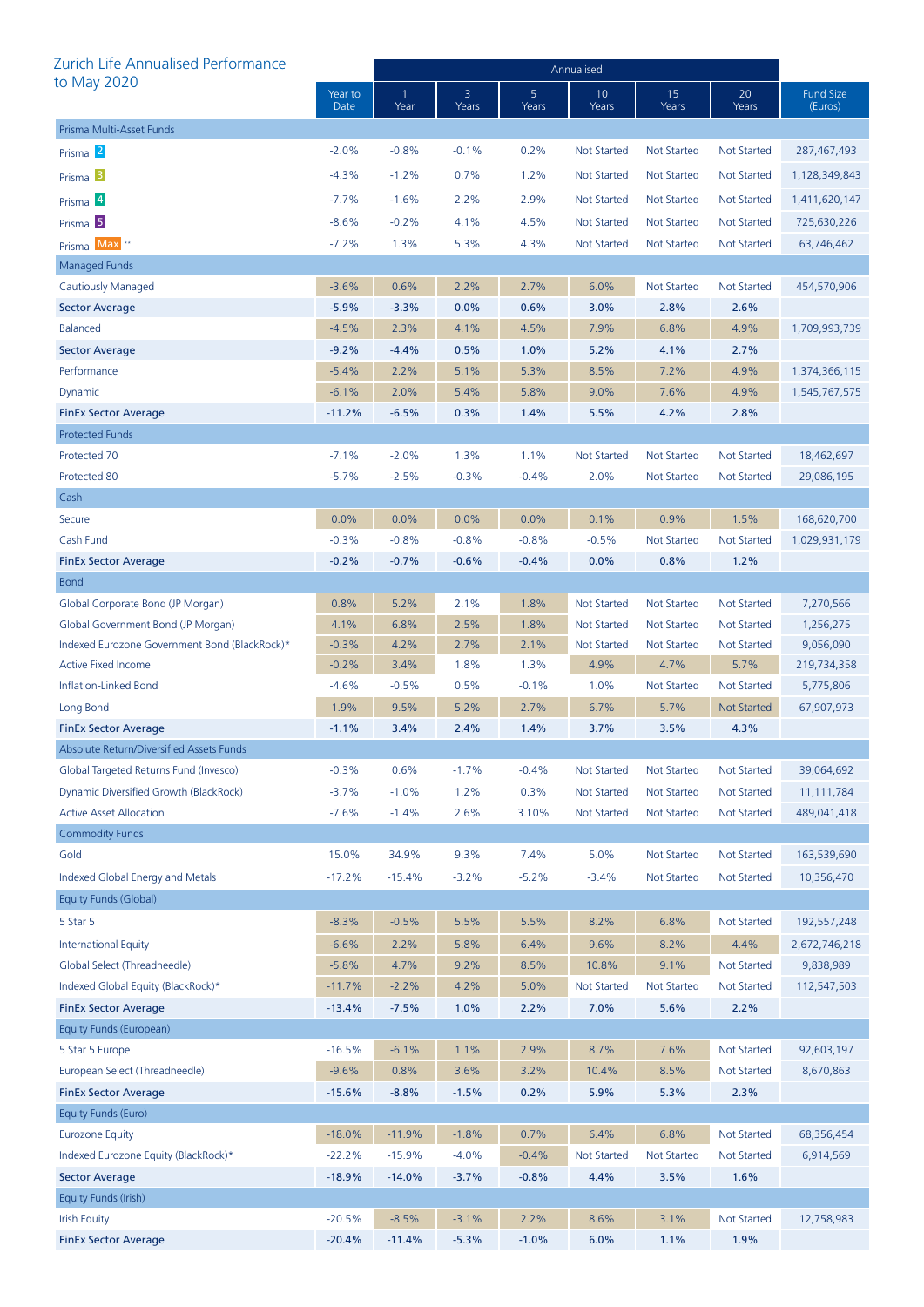|                                                                  |                 | Annualised |                    |                    |                    |                    |                    |                             |
|------------------------------------------------------------------|-----------------|------------|--------------------|--------------------|--------------------|--------------------|--------------------|-----------------------------|
|                                                                  | Year to<br>Date | Year       | 3<br>Years         | 5<br>Years         | 10<br>Years        | 15<br>Years        | 20<br>Years        | <b>Fund Size</b><br>(Euros) |
| Equity Fund (American)                                           |                 |            |                    |                    |                    |                    |                    |                             |
| 5 Star 5 Americas                                                | $-2.4%$         | 8.6%       | 10.6%              | 10.2%              | 11.9%              | 10.1%              | <b>Not Started</b> | 72,624,308                  |
| American Select (Threadneedle)                                   | $-4.6%$         | 4.4%       | 9.5%               | 9.7%               | 12.8%              | 10.4%              | <b>Not Started</b> | 11,862,759                  |
| <b>FinEx Sector Average</b>                                      | $-7.9%$         | 0.6%       | 6.3%               | 6.9%               | 11.5%              | 8.4%               | 3.6%               |                             |
| Equity Funds (Far East Asia)                                     |                 |            |                    |                    |                    |                    |                    |                             |
| 5 Star 5 Asia Pacific                                            | $-14.2%$        | $-9.3%$    | 0.8%               | 2.7%               | 5.2%               | 6.1%               | <b>Not Started</b> | 64,867,169                  |
| Asia Pacific Equity                                              | $-15.6%$        | $-11.9%$   | 0.4%               | 1.7%               | 5.6%               | <b>Not Started</b> | <b>Not Started</b> | 8,374,049                   |
| <b>FinEx Sector Average</b>                                      | $-13.0%$        | $-9.5%$    | 0.2%               | $-0.3%$            | 4.2%               | 6.1%               | 4.3%               |                             |
| Equity Funds (High Yield)                                        |                 |            |                    |                    |                    |                    |                    |                             |
| Dividend Growth                                                  | $-24.5%$        | $-17.5%$   | $-4.9%$            | $-0.6%$            | 7.3%               | <b>Not Started</b> | <b>Not Started</b> | 169,223,299                 |
| <b>FinEx Sector Average</b>                                      | $-13.4%$        | $-7.5%$    | 1.0%               | 2.2%               | 7.0%               | 5.6%               | 2.2%               |                             |
| Equity Funds (Emerging Market)                                   |                 |            |                    |                    |                    |                    |                    |                             |
| Emerging Markets Opportunities (JP Morgan)                       | $-15.9%$        | $-9.1%$    | 3.8%               | 2.2%               | <b>Not Started</b> | <b>Not Started</b> | <b>Not Started</b> | 6,030,128                   |
| Indexed Emerging Market Equity Fund (BlackRock)                  | $-16.0%$        | $-12.4%$   | $-0.6%$            | $-0.8%$            | <b>Not Started</b> | <b>Not Started</b> | <b>Not Started</b> | 2,708,764                   |
| <b>Sector Average</b>                                            | $-16.3%$        | $-13.6%$   | $-1.9%$            | $-1.6%$            | 1.0%               | 7.2%               | <b>Not Started</b> |                             |
| Equity Funds (Specialist)                                        |                 |            |                    |                    |                    |                    |                    |                             |
| Indexed Top Tech 100                                             | 5.5%            | 18.4%      | 17.2%              | 16.2%              | 18.9%              | 14.5%              | <b>Not Started</b> | 81,992,744                  |
| <b>FinEx Sector Average</b>                                      | $-6.6%$         | $-1.0%$    | 2.5%               | 1.3%               | 3.1%               | 3.6%               | 0.4%               |                             |
| <b>Property Funds</b>                                            |                 |            |                    |                    |                    |                    |                    |                             |
| <b>Property Fund</b>                                             | $-8.2%$         | $-4.5%$    | <b>Not Started</b> | <b>Not Started</b> | <b>Not Started</b> | <b>Not Started</b> | Not Started        | 45,534,621                  |
| Indexed European (Ex-UK) Property                                | $-22.7%$        | $-13.3%$   | $-0.5%$            | 1.2%               | 7.3%               | <b>Not Started</b> | <b>Not Started</b> | 94,768,535                  |
| Indexed Australasia Property                                     | $-20.2%$        | $-17.7%$   | $-2.0%$            | $-0.2%$            | 5.5%               | <b>Not Started</b> | <b>Not Started</b> | 81,588,491                  |
| <b>Sector Average</b>                                            | $-9.7%$         | $-7.1%$    | 0.6%               | 1.9%               | 3.6%               | 0.7%               | 2.9%               |                             |
| <b>Dimensional Funds</b>                                         |                 |            |                    |                    |                    |                    |                    |                             |
| Global Short-term Investment Grade Fixed Income<br>(Dimensional) | $-2.1%$         | $-1.8%$    | <b>Not Started</b> | <b>Not Started</b> | <b>Not Started</b> | <b>Not Started</b> | <b>Not Started</b> | 259,754                     |
| Euro Inflation Linked Int Duration Fixed Income<br>(Dimensional) | $-3.8%$         | $-1.7%$    | Not Started        | Not Started        | <b>Not Started</b> | Not Started        | Not Started        | 6,350,295                   |
| World Equity (Dimensional)                                       | $-16.9%$        | $-11.1%$   | Not Started        | <b>Not Started</b> | <b>Not Started</b> | Not Started        | <b>Not Started</b> | 9,362,352                   |
| Global Short Fixed Income (Dimensional)                          | $-0.4%$         | $-0.4%$    | Not Started        | Not Started        | Not Started        | <b>Not Started</b> | Not Started        | 3,094,136                   |
| World Allocation 20/80 (Dimensional)                             | $-3.8%$         | $-2.5%$    | Not Started        | Not Started        | <b>Not Started</b> | <b>Not Started</b> | <b>Not Started</b> | 11,171,960                  |
| World Allocation 40/60 (Dimensional)                             | $-7.2%$         | $-4.5%$    | Not Started        | <b>Not Started</b> | <b>Not Started</b> | <b>Not Started</b> | <b>Not Started</b> | 22,628,472                  |
| World Allocation 60/40 (Dimensional)                             | $-10.1%$        | $-6.1%$    | Not Started        | Not Started        | Not Started        | Not Started        | Not Started        | 23,793,210                  |
| World Allocation 80/20 (Dimensional)                             | $-14.2%$        | $-9.4%$    | <b>Not Started</b> | <b>Not Started</b> | <b>Not Started</b> | <b>Not Started</b> | <b>Not Started</b> | 6,684,437                   |
| <b>Funds Closed to New Business</b>                              |                 |            |                    |                    |                    |                    |                    |                             |
| <b>Indexed Eurozone Property</b>                                 | $-23.4%$        | $-16.6%$   | $-0.8%$            | 0.9%               | 6.4%               | 4.4%               | <b>Not Started</b> | 13,875,994                  |
| Indexed India Equity                                             | $-20.5%$        | $-21.5%$   | $-5.5%$            | $-1.4%$            | 0.6%               | <b>Not Started</b> | <b>Not Started</b> | 6,426,398                   |
| Income Opportunity (JP Morgan)                                   | $-2.7%$         | $-3.7%$    | $-1.7%$            | $-0.5%$            | Not Started        | <b>Not Started</b> | Not Started        | 4,236,418                   |
| <b>Diversified Assets</b>                                        | $-11.7%$        | $-7.0%$    | 0.6%               | 0.5%               | 4.4%               | <b>Not Started</b> | <b>Not Started</b> | 9,648,299                   |
| <b>Earth Resources</b>                                           | $-27.3%$        | $-18.9%$   | $-3.2%$            | $-6.1%$            | $-3.9%$            | <b>Not Started</b> | <b>Not Started</b> | 3,306,117                   |
| <b>Green Resources</b>                                           | $-5.7%$         | 13.8%      | 13.7%              | 4.6%               | 1.9%               | <b>Not Started</b> | <b>Not Started</b> | 4,622,866                   |
| Small Cap Europe (Pictet)                                        | $-18.3%$        | $-11.7%$   | $-2.6%$            | 2.3%               | <b>Not Started</b> | Not Started        | Not Started        | 1,398,802                   |

Source: Financial Express as at 01/05/2020

Annual management charges (AMC) apply. The fund returns shown are net of the AMC deducted by each provider in their unit prices. This will vary for each provider, and any difference will impact the relative performance of the funds shown. The fund returns are based on an investment in the funds and do not represent the returns achieved by individual policies linked to the funds. These fund returns may be before the full AMC is applied to a policy. The actual returns on policies linked to the specified fund will be lower because of the effects of charges and in some cases a higher management charge.

\* Performance using most recent data available.

\*\* Prisma Max was previously called Prisma 6.

Figures highlighted in beige indicate where the Zurich Life fund has outperformed the sector average.

**Warning: Past performance is not a reliable guide to future performance. Warning: The value of your investment may go down as well as up. Warning: Benefits may be affected by changes in currency exchange rates. Warning: If you invest in this fund you may lose some or all of the money you invest.**